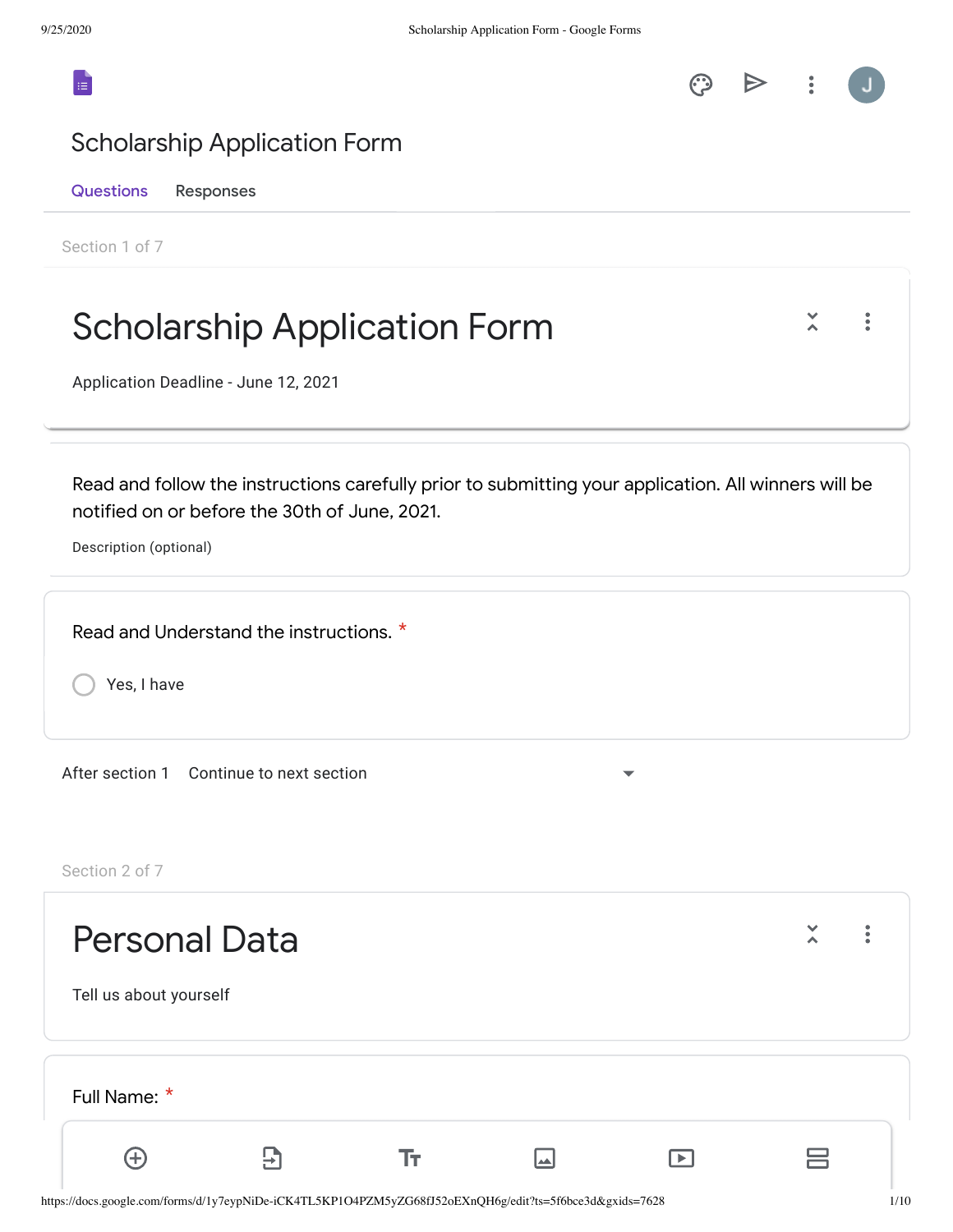| Birthdate: *<br>Month, day, year                                                                                                                                                                                                                                                                                                                                                                                                                                                                                                   |
|------------------------------------------------------------------------------------------------------------------------------------------------------------------------------------------------------------------------------------------------------------------------------------------------------------------------------------------------------------------------------------------------------------------------------------------------------------------------------------------------------------------------------------|
| Mobile Phone: *<br>Short answer text                                                                                                                                                                                                                                                                                                                                                                                                                                                                                               |
| Email: $*$<br>Short answer text                                                                                                                                                                                                                                                                                                                                                                                                                                                                                                    |
| Home Address: *<br>Long answer text                                                                                                                                                                                                                                                                                                                                                                                                                                                                                                |
| <b>Optional Information:</b><br>Information regarding gender, ethnic origin and race are optional. The information is requested for post-scholarship report<br>generation only and in no way affects your selection for scholarship rewards. However, providing this information may<br>increase your opportunities for scholarships where donors have asked that priority consideration be given to students<br>meeting certain demographic criteria (such as minority status, parent's place of employment, area of study, etc.) |
| Gender:<br>Female                                                                                                                                                                                                                                                                                                                                                                                                                                                                                                                  |

 $\rm Tr$ 

 $\blacksquare$ 

 $\boxed{\blacktriangleright}$ 

 $\overline{\Xi}$ 

Male

 $\bigoplus$ 

 $\equiv$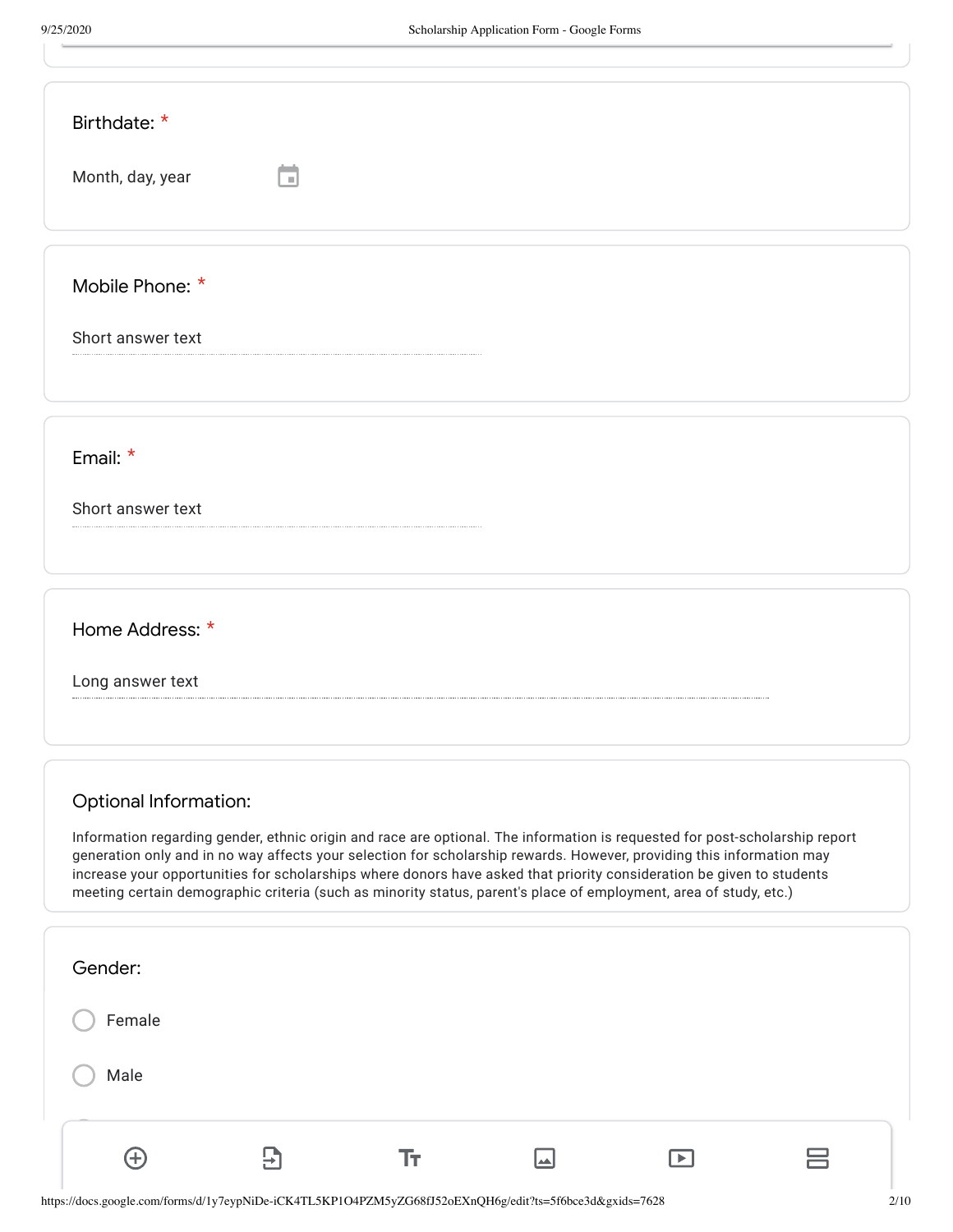| ottler                                                                               |  |
|--------------------------------------------------------------------------------------|--|
| Are you a US Citizen?                                                                |  |
| Yes                                                                                  |  |
| No                                                                                   |  |
| Ethnic Origin:                                                                       |  |
| Hispanic                                                                             |  |
| Non-Hispanic                                                                         |  |
| Not Indicated                                                                        |  |
| Race? (Choose one or more):                                                          |  |
| White                                                                                |  |
| <b>Black or African American</b>                                                     |  |
| Asian                                                                                |  |
| American Indian, Alaskan Native, Hawaiian, or Other Pacific Islander                 |  |
| Non-Resident Alien                                                                   |  |
| Please check veteran status (Check all that apply)                                   |  |
| Veteran                                                                              |  |
| $\bigoplus$<br>Tт<br>$\bm{\Xi}$<br>$\boxed{\blacktriangleright}$<br>$\blacktriangle$ |  |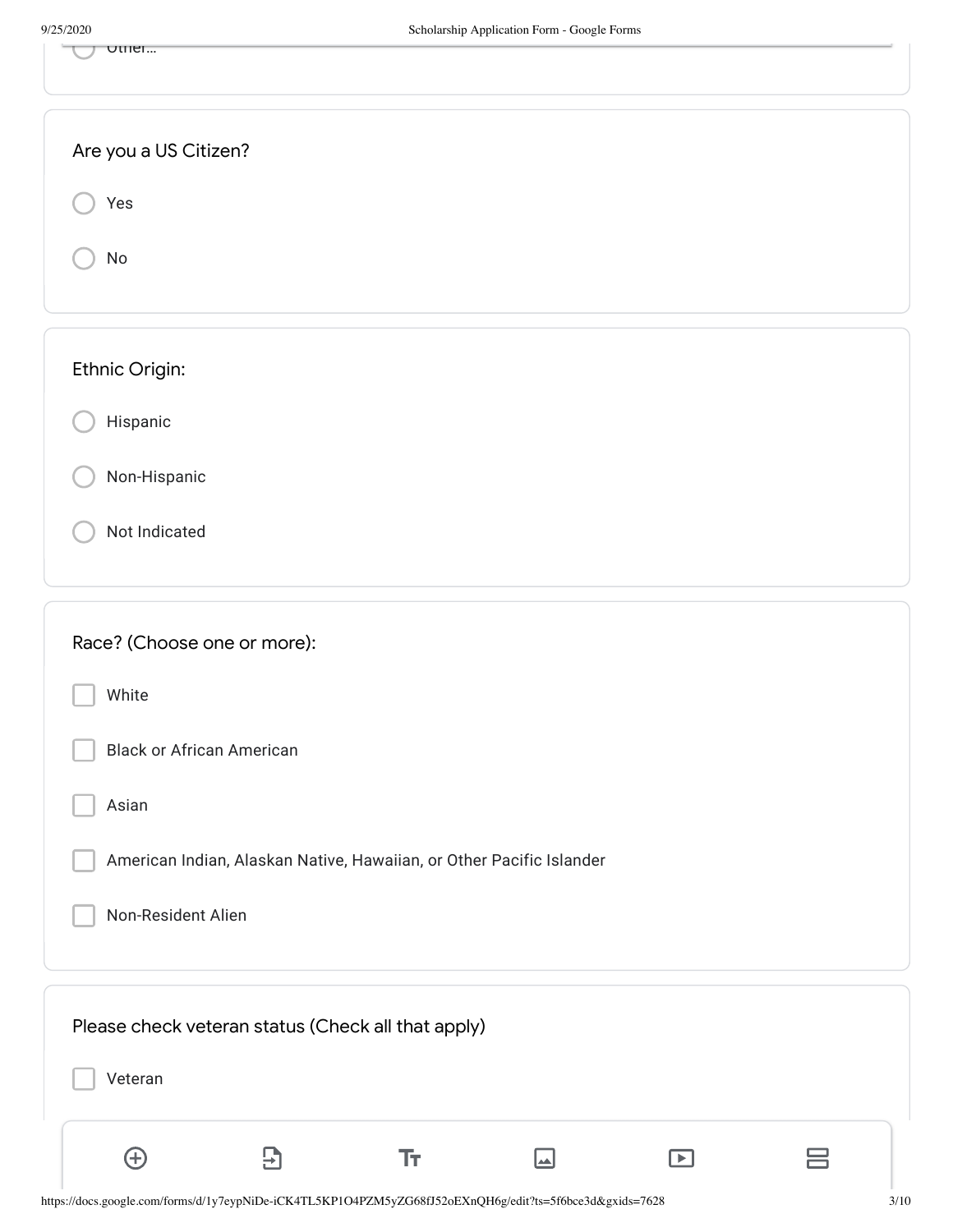| <i><del>,,</del> 23, 2</i> 020 | $\alpha$ ocnoration $\mu$ reprication $\mu$ or $\mu$ or $\alpha$ or $\alpha$ |
|--------------------------------|------------------------------------------------------------------------------|
|                                | Grandchild of a Veteran                                                      |
|                                | Spouse of a Veteran                                                          |
|                                | None of the Above                                                            |
|                                |                                                                              |
|                                | Are you a first generation college student?                                  |
|                                | Yes, I am the first among my parents or grandparents to attend college       |
|                                | No, either my parents or grandparents have attended college                  |
|                                |                                                                              |

#### Major Area of Study?

- 1. Fire
- 2. Police
- 3. Medical

What is your Career Objective:

Long answer text

After section 2 Continue to next section

Section 3 of 7

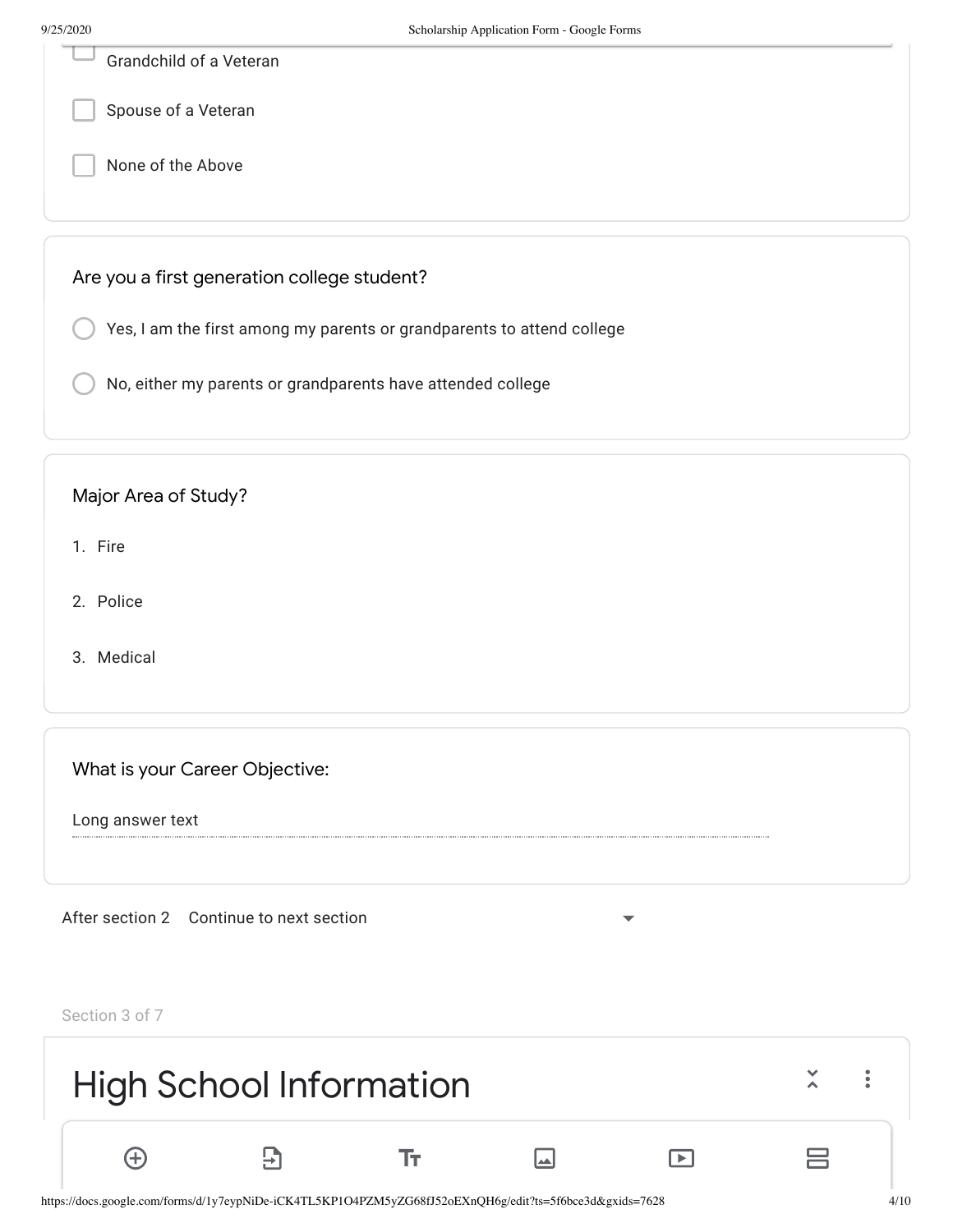| Are you or will you be a May 2021 high school graduate?                                                                                                                                                                          |
|----------------------------------------------------------------------------------------------------------------------------------------------------------------------------------------------------------------------------------|
| Yes                                                                                                                                                                                                                              |
| No                                                                                                                                                                                                                               |
|                                                                                                                                                                                                                                  |
| May 2021 high school graduates are eligible for consideration for summer scholarships in addition<br>to fall-spring awards. Accepting a summer award obligates you to attend in the following fall and<br>Description (optional) |
| Would you like to be considered for a summer award?                                                                                                                                                                              |
| Yes                                                                                                                                                                                                                              |
| No                                                                                                                                                                                                                               |
| <b>High School Attended</b>                                                                                                                                                                                                      |
| Short answer text                                                                                                                                                                                                                |
| Year of High School Graduation or                                                                                                                                                                                                |
| Short answer text                                                                                                                                                                                                                |
| Most recent cumulative GPA:                                                                                                                                                                                                      |
| Short answer text                                                                                                                                                                                                                |
| 5)<br>Ŧт,<br>$\left( +\right)$<br>⊒<br>$\blacktriangleright$ 1                                                                                                                                                                   |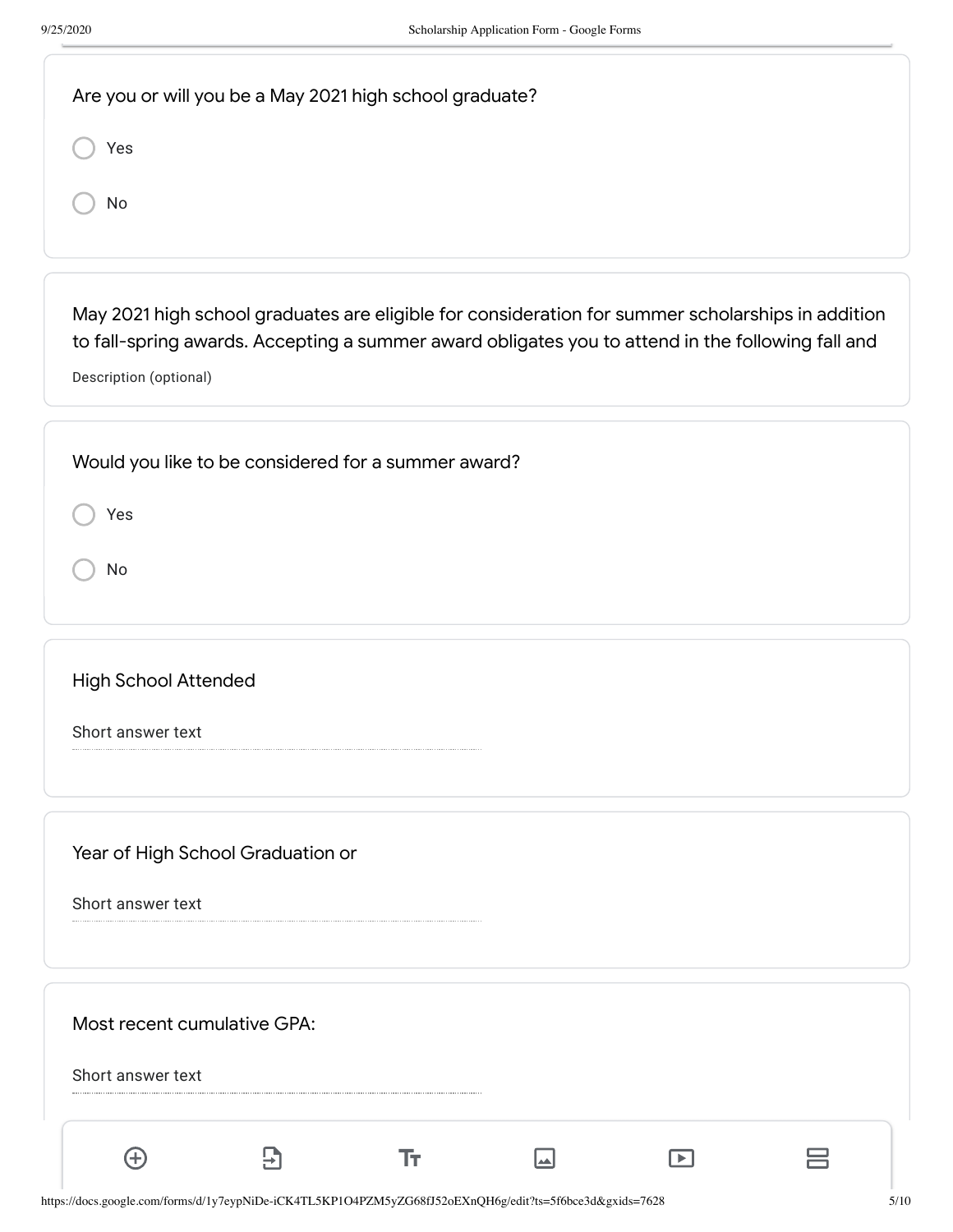| High School activities, community activities, volunteer work, honors, offices held: |  |
|-------------------------------------------------------------------------------------|--|
|                                                                                     |  |

Long answer text

After section 3 Continue to next section

Section 4 of 7

### For Students Currently Enrolled at Dispatch  $\frac{x}{x}$  $\ddot{\bullet}$ **Coach**

Description (optional)

Approximate credit hours completed by May 2021:

Short answer text

Current GPA:

Short answer text

School activities, honors, offices held, etc.:

 $\overline{E}$ 

Long answer text

 $\bigoplus$ 

After section 4 Continue to next section

Tт

 $\Box$ 

吕

 $\Box$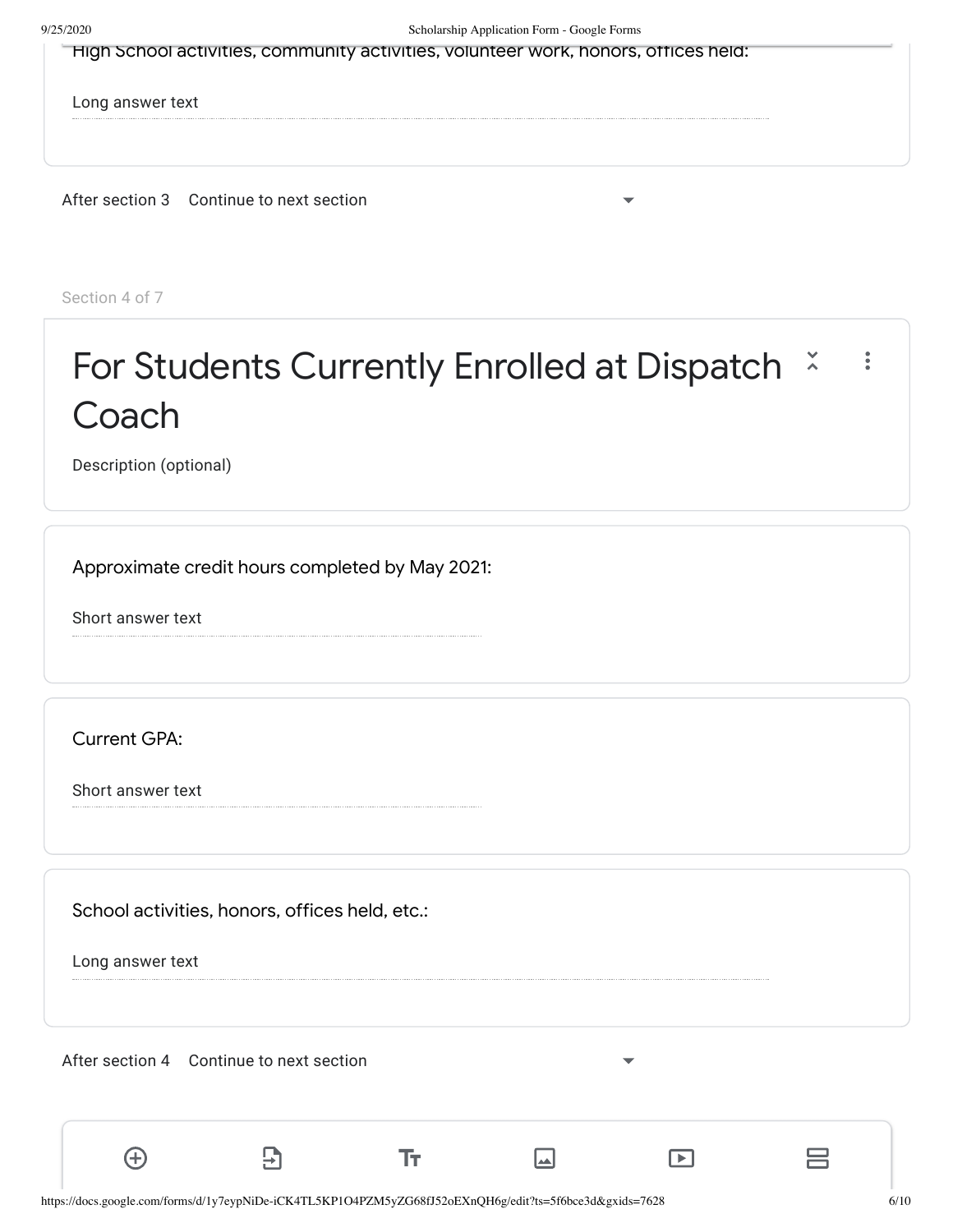$\tilde{\lambda}$ 

 $\ddot{\phantom{a}}$ 

## Extras:

Dispatch Coach administers many scholarships designed to offer aid to students that represent unique characteristics. Please check each of the qualifiers below that apply to you. This data may increase your likelihood of qualifying for the selected scholarships. Please note, if you are awarded a scholarship based on any of these qualifiers, you will be asked to produce documentation verifying your unique eligibility.

| Have you ever received a scholarship at Dispatch Coach? |  |
|---------------------------------------------------------|--|
| Yes                                                     |  |
| No                                                      |  |
|                                                         |  |

Do you plan to complete your full 1-year program with Dispatch Coach?

Yes

No

| Are you an Eagle Scout? |  |
|-------------------------|--|
| Yes                     |  |
| No                      |  |

| Do you have a disability? |                |    |    |                       |   |
|---------------------------|----------------|----|----|-----------------------|---|
| Yes                       |                |    |    |                       |   |
| No                        |                |    |    |                       |   |
|                           |                |    |    |                       |   |
| $\left( +\right)$         | $\overline{H}$ | Тт | ▎▃ | $\blacktriangleright$ | ᆖ |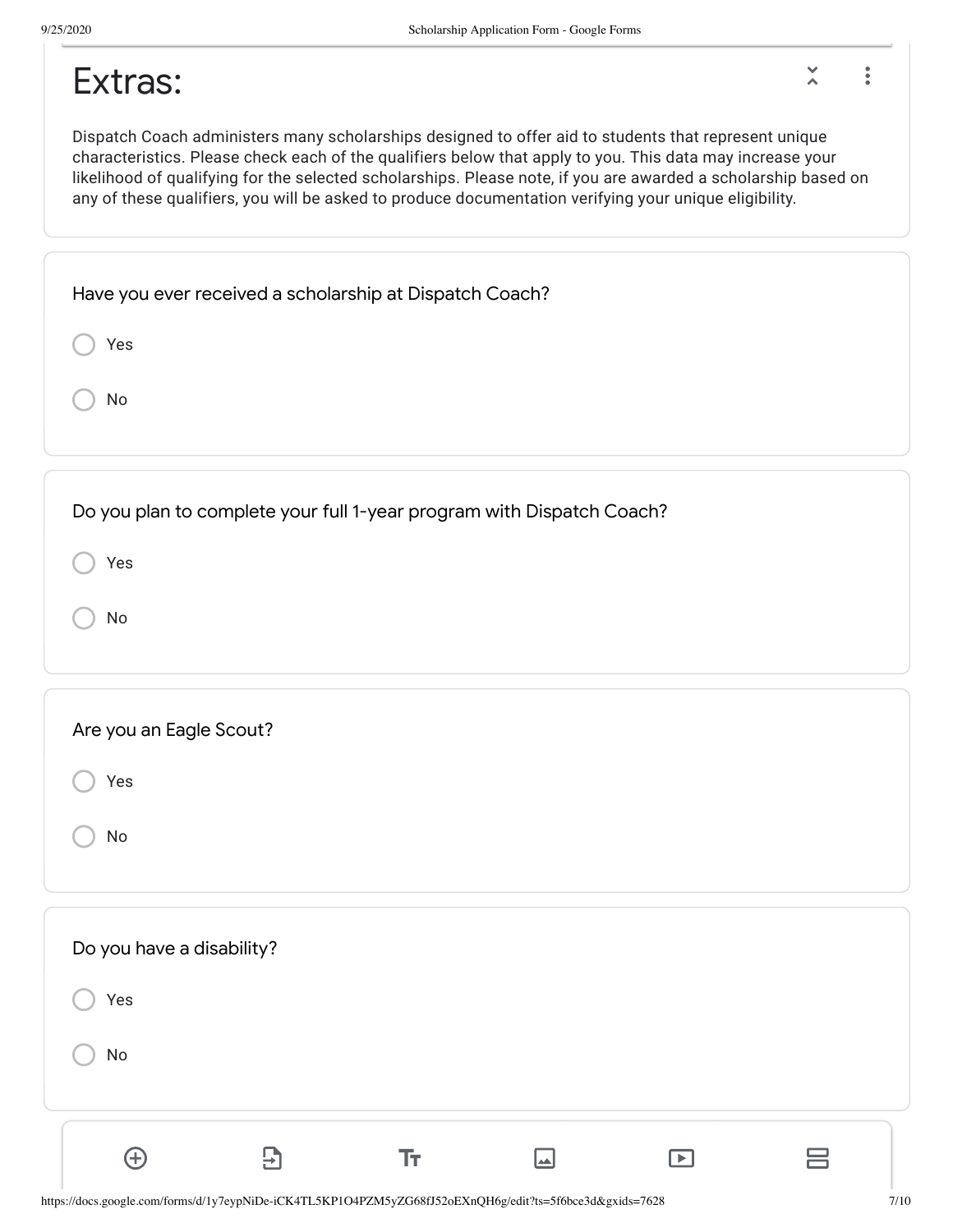| 9/25/2020                      | Scholarship Application Form - Google Forms |
|--------------------------------|---------------------------------------------|
| Yes                            |                                             |
| No                             |                                             |
|                                |                                             |
| Were you born outside the USA? |                                             |
| Yes                            |                                             |
| No                             |                                             |
|                                |                                             |
| If so, what country?           |                                             |
| Short answer text              |                                             |
|                                |                                             |
|                                | Were your parents born outside the USA?     |
| Yes                            |                                             |
| $\operatorname{\mathsf{No}}$   |                                             |
|                                |                                             |
|                                |                                             |
| If so, what country?           |                                             |
| Short answer text              |                                             |

Yes In addition to a scholarship, would you like to be considered for co-op opportunities (Internship with company relevant to your discipline)?

 $\boxed{\color{blue}\blacksquare}$ 

 ${\rm Tr}$ 

 $\overline{\mathbf{B}}$ 

 $\bigoplus$ 

吕

 $\boxed{\blacktriangleright}$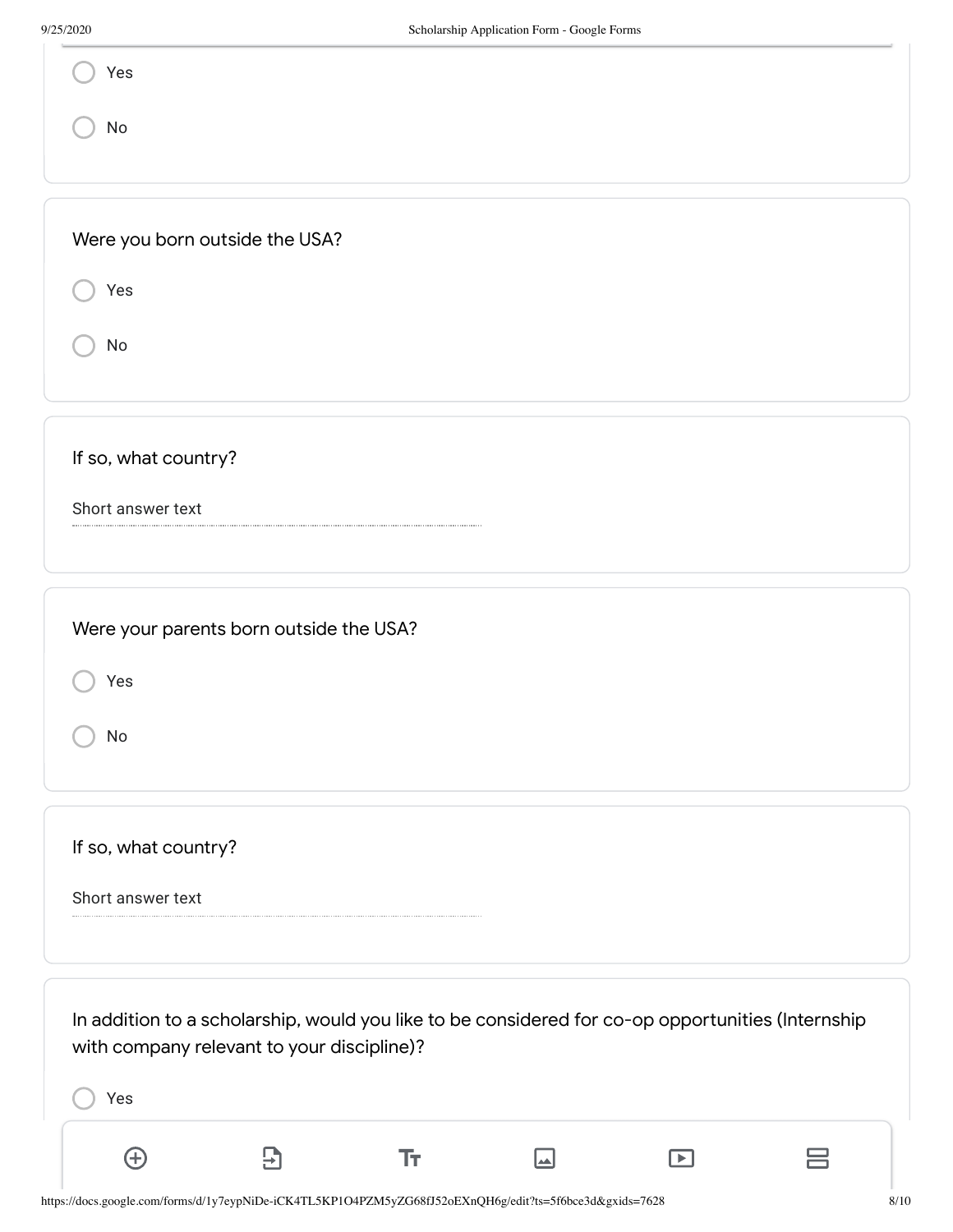| Will you be working while attending Dispatch Coach? *<br>Yes<br>No                                            |
|---------------------------------------------------------------------------------------------------------------|
| If so, will you work:<br>Full-Time<br>Part-Time                                                               |
| Do you have a relationship with anyone affiliated with Dispatch Coach?<br>Yes<br>$\operatorname{\mathsf{No}}$ |
| If yes, name of person:<br>Short answer text                                                                  |
| After section 5 Continue to next section<br>$\overline{\phantom{a}}$                                          |

Section 6 of 7